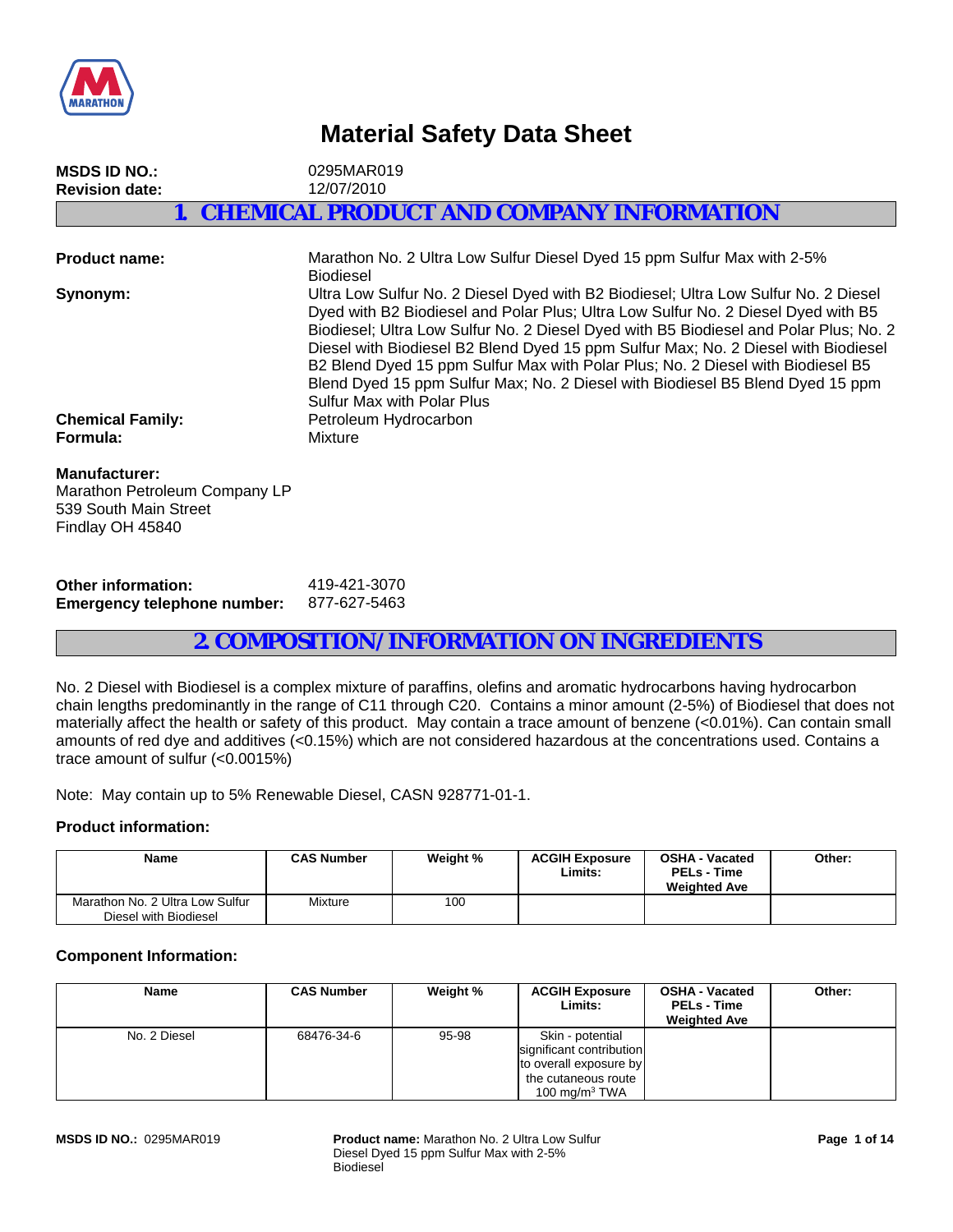| <b>Name</b>                          | <b>CAS Number</b> | Weight %     | <b>ACGIH Exposure</b><br>Limits:                                                                                           | <b>OSHA - Vacated</b><br><b>PELs - Time</b><br><b>Weighted Ave</b>                                 | Other: |
|--------------------------------------|-------------------|--------------|----------------------------------------------------------------------------------------------------------------------------|----------------------------------------------------------------------------------------------------|--------|
| Biodiesel (Fatty Acid, Methyl Ester) | 68937-84-8        | $0 - 5$      |                                                                                                                            |                                                                                                    |        |
| Biodiesel (Rapeseed derived)         | 73891-99-3        | $0 - 5$      |                                                                                                                            |                                                                                                    |        |
| Biodiesel (Canola derived)           | 129828-16-6       | $0 - 5$      |                                                                                                                            |                                                                                                    |        |
| Biodiesel (Tallow derived)           | 61788-61-2        | $0 - 5$      |                                                                                                                            |                                                                                                    |        |
| Biodiesel (Soybean derived)          | 67784-80-9        | $0 - 5$      |                                                                                                                            |                                                                                                    |        |
| Naphthalene                          | $91 - 20 - 3$     | $0.01 - 0.5$ | Skin - potential<br>significant contribution<br>to overall exposure by<br>the cutaneous route<br>10 ppm TWA<br>15 ppm STEL | $= 10$ ppm TWA<br>$=$ 50 mg/m <sup>3</sup> TWA<br>$= 15$ ppm STEL<br>$= 75$ mg/m <sup>3</sup> STEL |        |

Notes: **Notes:** The manufacturer has voluntarily elected to reflect exposure limits contained in OSHA's 1989 air contaminants standard in its MSDS's, even though certain of those exposure limits were vacated in 1992.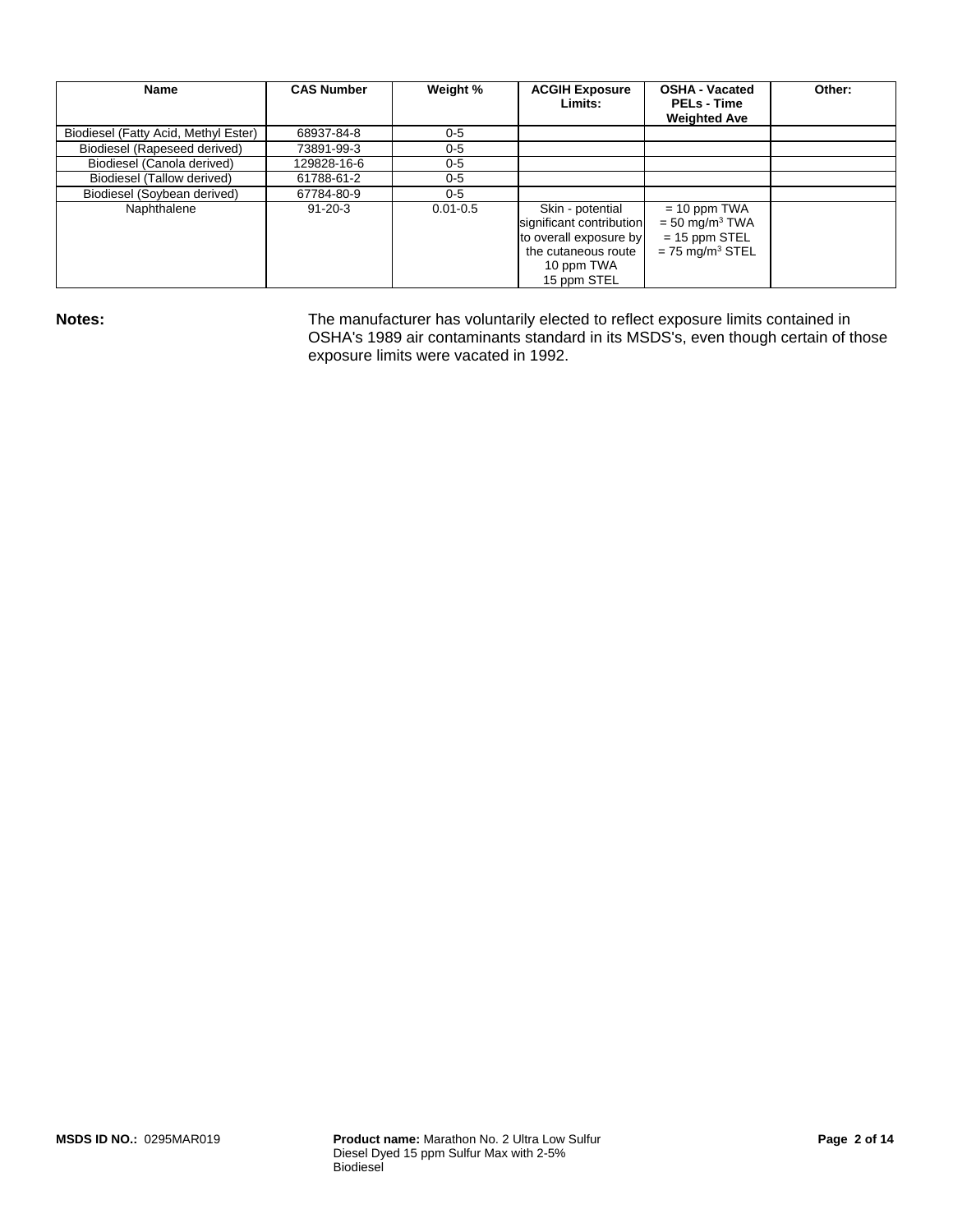## 3. HAZARDS IDENTIFICATION

## **EMERGENCY OVERVIEW**

## CAUTION!

## VAPORS, FUMES, OR MISTS MAY CAUSE RESPIRATORY TRACT IRRITATION MAY BE HARMFUL OR FATAL IF SWALLOWED MAY CAUSE LUNG DAMAGE OVEREXPOSURE MAY CAUSE CNS DEPRESSION

## MAY CAUSE CANCER BASED ON ANIMAL DATA SEE TOXICOLOGICAL INFORMATION SECTION FOR MORE INFORMATION

#### COMBUSTIBLE LIQUID AND VAPOR VAPOR MAY CAUSE FLASH FIRE MATERIAL MAY ACCUMULATE STATIC CHARGE

## **STABLE**

#### **Inhalation:**

Breathing high concentrations may be harmful.

May cause central nervous system depression or effects. Symptoms may include headache, excitation, euphoria, dizziness, incoordination, drowsiness, light-headedness, blurred vision, fatigue, tremors, convulsions, loss of consciousness, coma, respiratory arrest and death, depending on the concentration and duration of exposure. Overexposure to this material may cause systemic damage including target organ effects listed under "Toxicological Information."

#### **Ingestion:**

Swallowing this material may be harmful.

May cause irritation of the mouth, throat and gastrointestinal tract. Symptoms may include salivation, pain, nausea, vomiting and diarrhea.

Aspiration into lungs may cause chemical pneumonia and lung damage. Exposure may also cause central nervous system symptoms similar to those listed under "Inhalation" (see Inhalation section).

## **Skin contact:**

Contact may cause reddening, itching and inflammation. Effects may become more serious with repeated or prolonged contact. Skin contact may cause harmful effects in other parts of the body.

## **Eye contact:**

Contact may cause pain and severe reddening and inflammation of the conjunctiva. Effects may become more serious with repeated or prolonged contact.

## **Carcinogenic Evaluation:**

#### **Product information:**

| Name                                                                | <b>IARC</b>         | <b>NTP</b>   | <b>ACGIH-</b> | <b>OSHA - Select</b> |
|---------------------------------------------------------------------|---------------------|--------------|---------------|----------------------|
|                                                                     | <b>Carcinogens:</b> | Carcinogens: | Carcinogens:  | Carcinogens:         |
| Marathon No. 2 Ultra Low Sulfur<br>Diesel with Biodiesel<br>Mixture | NΕ                  |              |               |                      |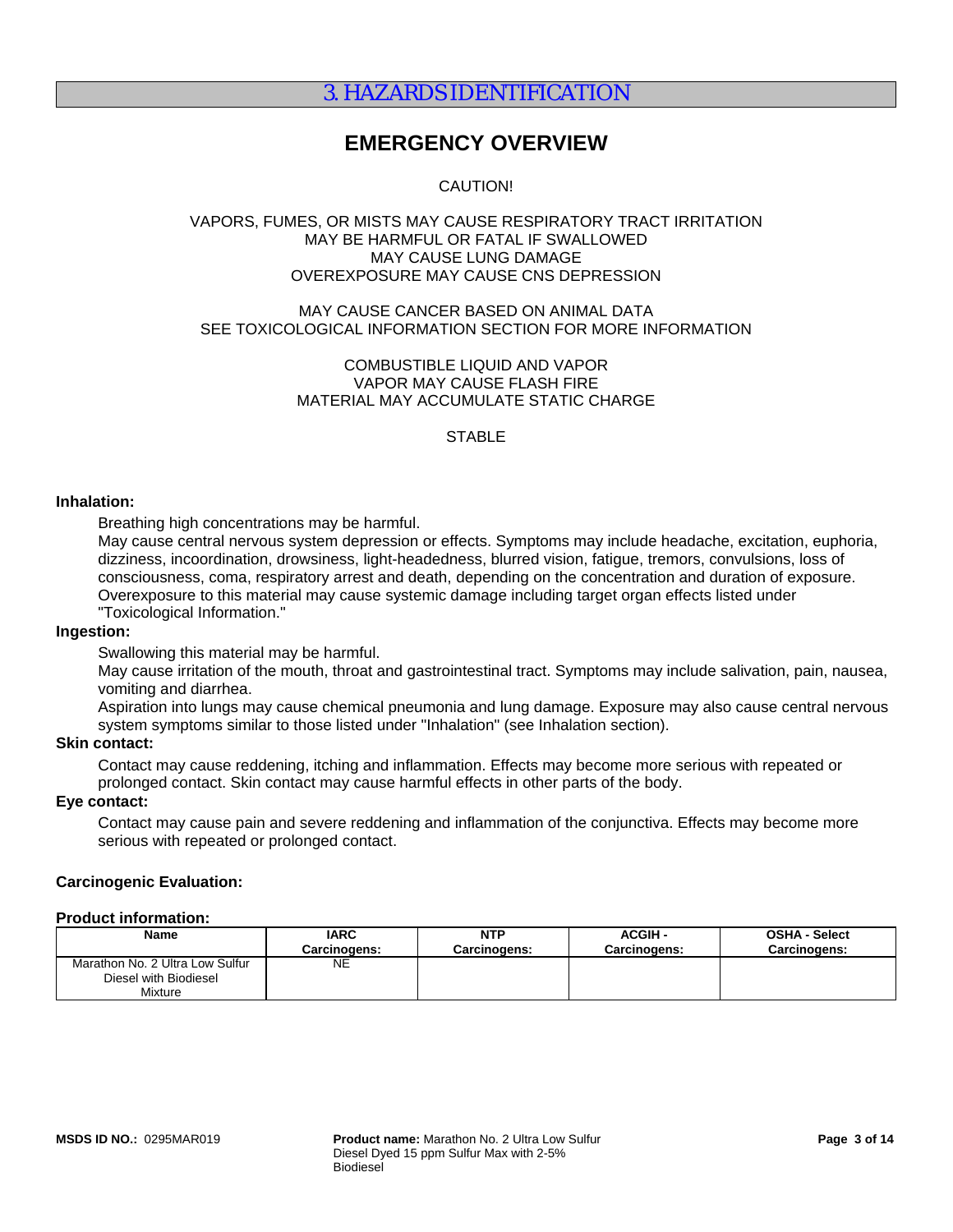**Notes: The International Agency for Research on Cancer (IARC) has determined that there** is inadequate evidence for the carcinogenicity of diesel fuel/fuel oil in humans. IARC determined that there was limited evidence for the carcinogenicity of marine diesel fuel in animals. Distillate (light) diesel fuels were not classifiable as to their carcinogenicity to humans (Group 3A).

> IARC has determined that there is sufficient evidence for the carcinogenicity in experimental animals of diesel engine exhaust and extracts of diesel engine exhaust particles. IARC determined that there is only limited evidence for the carcinogenicity in humans of diesel engine exhaust. However, IARC's overall evaluation has resulted in the IARC designation of diesel engine exhaust as probably carcinogenic to humans (Group 2A) because of the presence of certain engine exhaust components.

> The International Agency for Research on Cancer (IARC) has also determined that there is sufficient evidence for the carcinogenicity in experimental animals of light and heavy vacuum distillates, of light and heavy catalytically cracked distillates and of cracked residues (including heavy thermocracked distillates/residues) derived from the refining of crude oil.

#### **Component Information:**

| Name                         | <b>IARC</b><br>Carcinogens: | <b>NTP</b><br>Carcinogens:                                                                                                                                             | <b>ACGIH-</b><br>Carcinogens:                                                                         | <b>OSHA - Select</b><br>Carcinogens: |
|------------------------------|-----------------------------|------------------------------------------------------------------------------------------------------------------------------------------------------------------------|-------------------------------------------------------------------------------------------------------|--------------------------------------|
| No. 2 Diesel<br>68476-34-6   |                             |                                                                                                                                                                        | A3 - Confirmed Animal<br>Carcinogen with Unknown<br>Relevance to Humans<br>(listed under Diesel Fuel) |                                      |
| Naphthalene<br>$91 - 20 - 3$ | Monograph 82 [2002]         | Reasonably Anticipated To<br>Be A Human Carcinogen<br>male rat-clear evidence;<br>female rat-clear evidence;<br>male mice-no evidence;<br>female mice-some<br>evidence | A4 - Not Classifiable as a<br>Human Carcinogen                                                        | Present                              |

**Notes:** The International Agency for Research on Cancer (IARC) and the Environmental Protection Agency (EPA) have determined that naphthalene is a possible human carcinogen.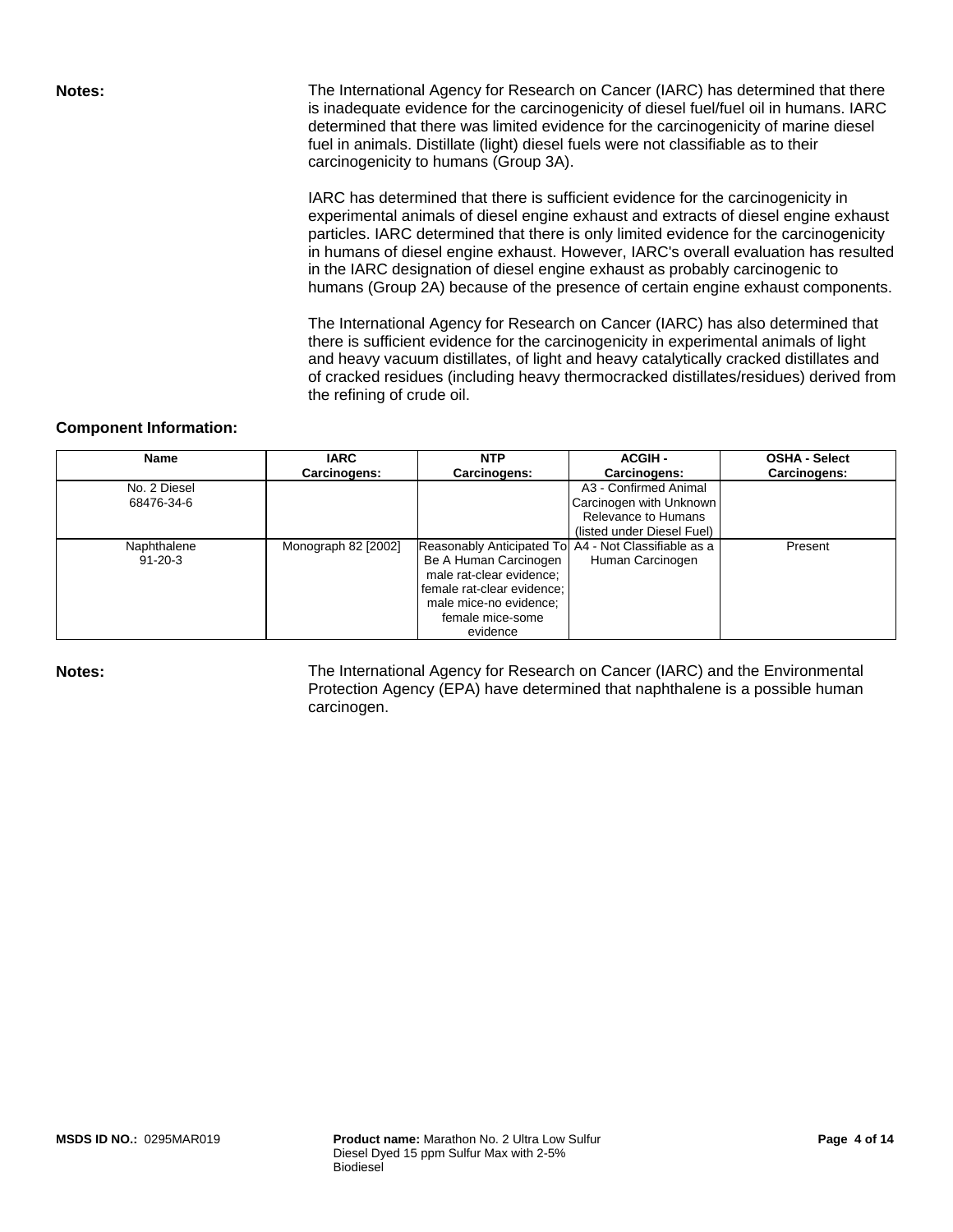# **4. FIRST AID MEASURES**

| <b>Eye Contact:</b>                                            |                                                                                                                                                                                                                                                                                                                                                                     |
|----------------------------------------------------------------|---------------------------------------------------------------------------------------------------------------------------------------------------------------------------------------------------------------------------------------------------------------------------------------------------------------------------------------------------------------------|
|                                                                | Flush immediately with large amounts of water for at least 15 minutes. Eyelids<br>should be held away from the eyeball to ensure thorough rinsing. GET IMMEDIATE<br><b>MEDICAL ATTENTION.</b>                                                                                                                                                                       |
| <b>Skin Contact:</b>                                           |                                                                                                                                                                                                                                                                                                                                                                     |
|                                                                | Immediately wash exposed skin with plenty of soap and water while removing<br>contaminated clothing and shoes. Get medical attention if irritation persists.<br>Place contaminated clothing in closed container until cleaned or discarded. If<br>clothing is to be laundered, inform the person performing the operation of<br>contaminant's hazardous properties. |
| Ingestion:                                                     |                                                                                                                                                                                                                                                                                                                                                                     |
| Inhalation:                                                    | Do not induce vomiting. If spontaneous vomiting is about to occur, place victim's<br>head below knees. If victim is drowsy or unconscious, place on the left side with<br>head down. Never give anything by mouth to an unconscious person. Keep affected<br>person warm and at rest. GET IMMEDIATE MEDICAL ATTENTION.                                              |
|                                                                | Remove to fresh air. If not breathing, institute rescue breathing. If breathing is<br>difficult, ensure airway is clear and give oxygen. If heart has stopped, immediately<br>begin cardiopulmonary resuscitation (CPR). Keep affected person warm and at rest.<br><b>GET IMMEDIATE MEDICAL ATTENTION.</b>                                                          |
| <b>NOTES TO PHYSICIAN:</b>                                     |                                                                                                                                                                                                                                                                                                                                                                     |
|                                                                | INGESTION: If ingested this material represents a significant aspiration and chemical<br>pneumonitis hazard. Induction of emesis is not recommended.                                                                                                                                                                                                                |
| <b>Medical Conditions</b><br>Aggravated<br><b>By Exposure:</b> |                                                                                                                                                                                                                                                                                                                                                                     |

skin,

Biodiesel

# **5. FIRE FIGHTING MEASURES**

| Suitable extinguishing media:<br><b>Specific hazards:</b><br>Special protective equipment for firefighters: | For small fires, Class B fire extinguishing media such as<br>CO2, dry chemical, foam (AFFF/ATC) or water spray can be<br>used. For large fires, water spray, fog or foam (AFFF/ATC)<br>can be used. Fire fighting should be attempted only by those<br>who are adequately trained and equipped with proper<br>protective equipment.<br>This product has been determined to be a combustible liquid<br>per the OSHA Hazard Communication Standard and should<br>be handled accordingly. For additional fire related<br>information, see NFPA 30 or the North American Emergency<br>Response Guide 128.<br>Avoid using straight water streams. Water spray and foam |
|-------------------------------------------------------------------------------------------------------------|-------------------------------------------------------------------------------------------------------------------------------------------------------------------------------------------------------------------------------------------------------------------------------------------------------------------------------------------------------------------------------------------------------------------------------------------------------------------------------------------------------------------------------------------------------------------------------------------------------------------------------------------------------------------|
|                                                                                                             | (AFFF/ATC) must be applied carefully to avoid frothing and<br>from as far a distance as possible. Avoid excessive water<br>spray application. Keep surrounding area cool with water<br>spray from a distance and prevent further ignition of<br>combustible material. Keep run-off water out of sewers and<br>water sources.                                                                                                                                                                                                                                                                                                                                      |
| <b>Flash point:</b><br><b>Autoignition temperature:</b>                                                     | 130-190 F<br>637 F                                                                                                                                                                                                                                                                                                                                                                                                                                                                                                                                                                                                                                                |
| <b>MSDS ID NO.: 0295MAR019</b>                                                                              | <b>Product name: Marathon No. 2 Ultra Low Sulfur</b><br>Page 5 of 14<br>Diesel Dyed 15 ppm Sulfur Max with 2-5%                                                                                                                                                                                                                                                                                                                                                                                                                                                                                                                                                   |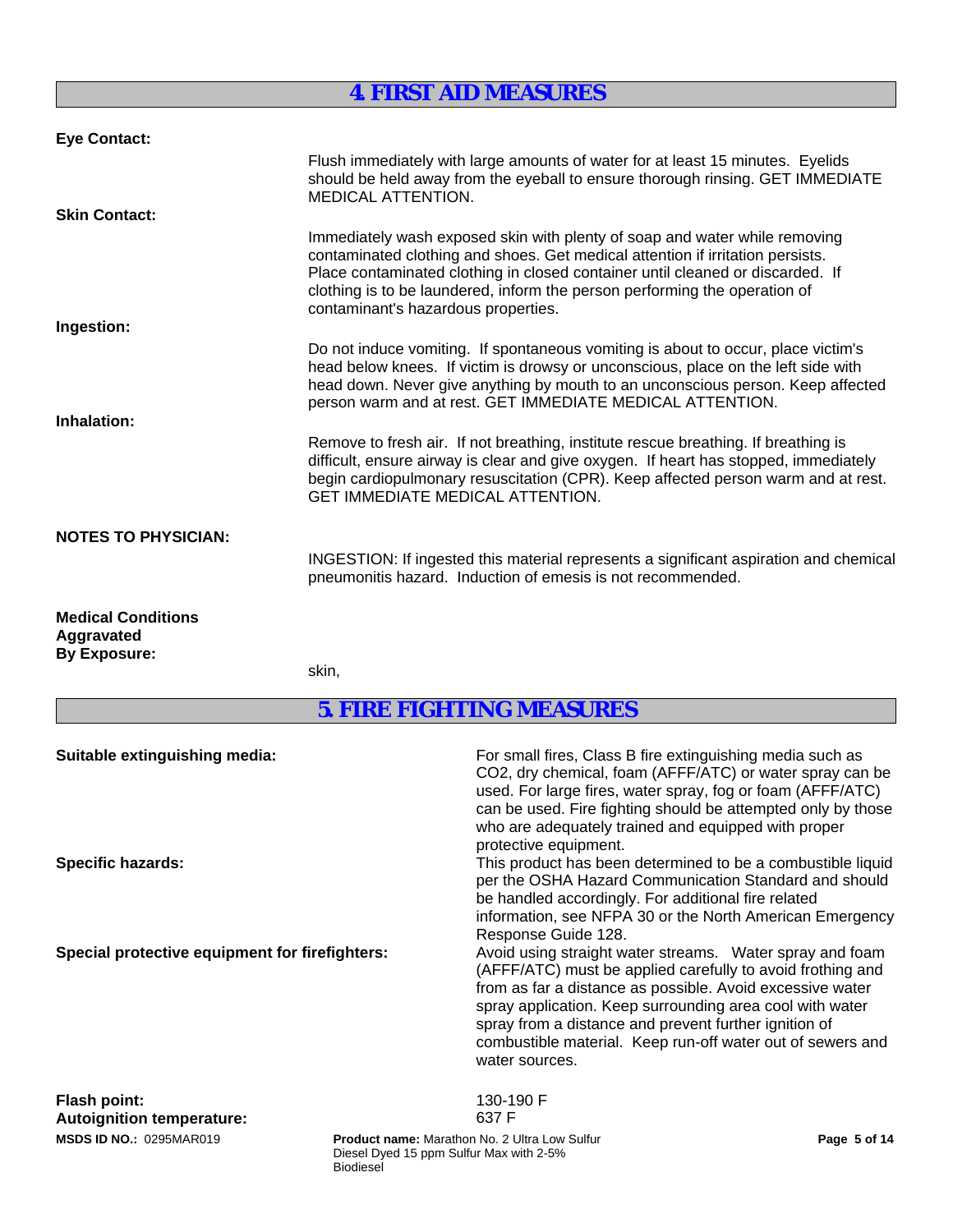## **5. FIRE FIGHTING MEASURES**

**Flammable limits in air - lower (%):** 0.7 **Flammable limits in air - upper (%):** 5.0

## **NFPA rating:**

Other: - Flammability: 2 Health: 1 Instability: 0

## **6. ACCIDENTAL RELEASE MEASURES**

**Personal precautions:** Keep public away. Isolate and evacuate area. Shut off source if safe to do so. Eliminate all ignition sources. Advise authorities and National Response Center (800- 424-8802) if the product has entered a water course or sewer. Notify local health and pollution control agencies, if appropriate. Contain liquid with sand or soil. Recover and return free product to proper containers. Use suitable absorbent materials such as vermiculite, sand, or clay to clean up residual liquids.

## **7. HANDLING AND STORAGE**

## **Handling:**

Comply with all applicable EPA, OSHA, NFPA and consistent state and local requirements. Use appropriate grounding and bonding practices. Store in properly closed containers that are appropriately labeled and in a cool well-ventilated area. Do not expose to heat, open flames, strong oxidizers or other sources of ignition. Do not cut, drill, grind or weld on empty containers since they may contain explosive residues.

Avoid repeated and prolonged skin contact. Never siphon this product by mouth. Exercise good personal hygiene including removal of soiled clothing and prompt washing with soap and water.

## **8. EXPOSURE CONTROLS / PERSONAL PROTECTION**

## **PERSONAL PROTECTIVE EQUIPMENT**

| <b>Engineering measures:</b>   | Local or general exhaust required when using at elevated temperatures that<br>generate vapors or mists.                                                                                                                                                                                                                                                   |
|--------------------------------|-----------------------------------------------------------------------------------------------------------------------------------------------------------------------------------------------------------------------------------------------------------------------------------------------------------------------------------------------------------|
| <b>Respiratory protection:</b> | Use approved organic vapor chemical cartridge or supplied air respirators when<br>material produces vapors that exceed permissible limits or excessive vapors are<br>generated. Observe respirator assigned protection factors (APFs) criteria cited in<br>federal OSHA 1910.134. Self-contained breathing apparatus should be used for fire<br>fighting. |
| Skin and body protection:      | Neoprene, nitrile, polyvinyl alcohol (PVA), polyvinyl chloride and polyurethane gloves<br>to prevent skin contact.                                                                                                                                                                                                                                        |
| Eye protection:                | No special eye protection is normally required. Where splashing is possible, wear<br>safety glasses with side shields.                                                                                                                                                                                                                                    |
| <b>Hygiene measures:</b>       | No special protective clothing is normally required. Select protective clothing<br>depending on industrial operations. Use mechanical ventilation equipment that is<br>explosion-proof.                                                                                                                                                                   |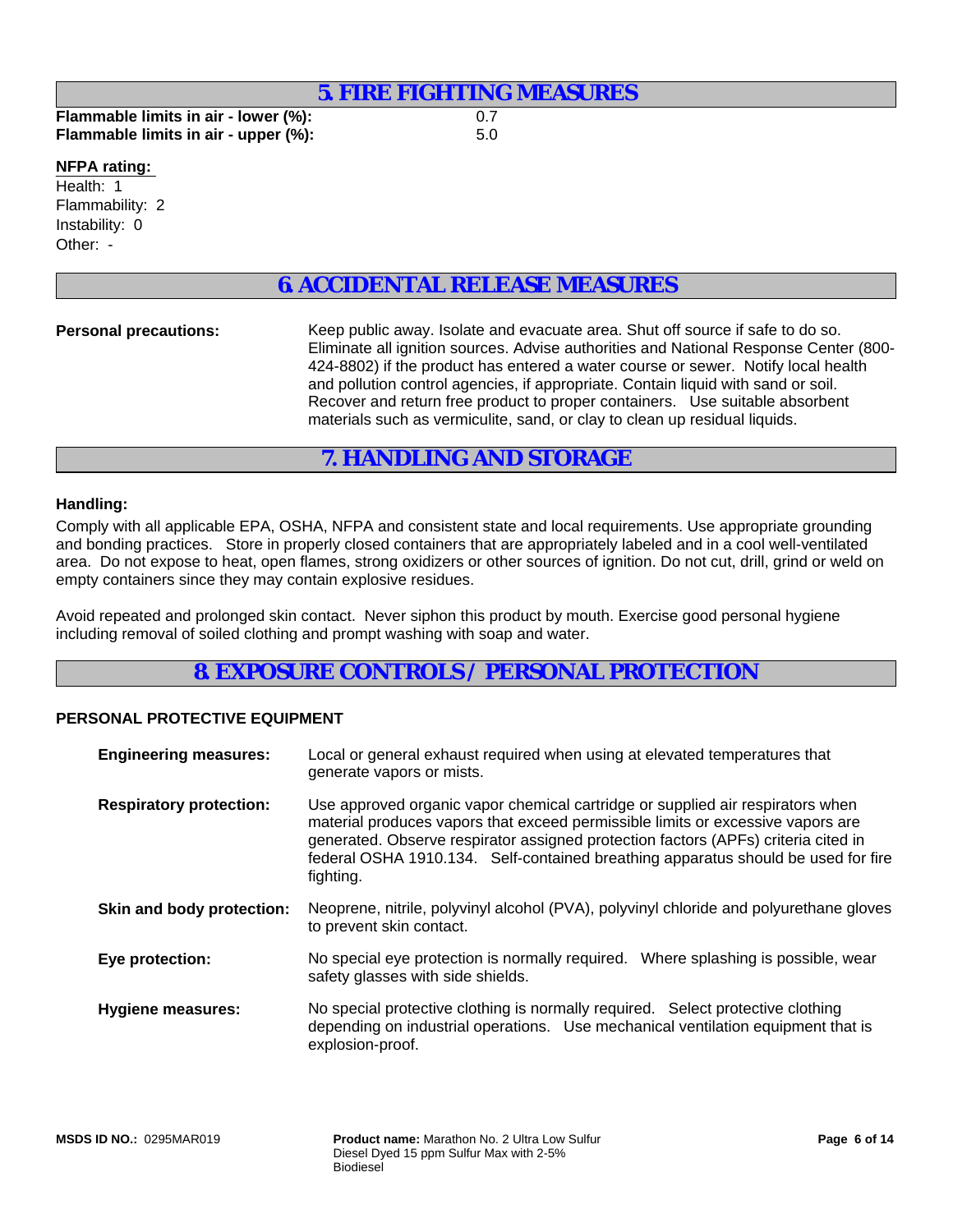## **9. PHYSICAL AND CHEMICAL PROPERTIES:**

Appearance: **Red Liquid Appearance: Red Liquid** Physical state (Solid/Liquid/Gas): Liquid **Substance type (Pure/Mixture):** Mixture **Color:** Red **Odor:** Slight Hydrocarbon **Molecular weight:** 180 **pH:** Neutral **Boiling point/range (5-95%):** 400-640 F **Melting point/range:** Not determined. **Decomposition temperature:** Not applicable. **Specific gravity:** C.A. 0.8 **Density:** 6.76 lbs/gal **Bulk density:** No data available. **Vapor density:** 4-5 **Vapor pressure:** 1-10 mm Hg @ 100 F **Evaporation rate:** No data available. **Solubility:** Negligible **Solubility in other solvents:** No data available.<br> **Partition coefficient (n-octanol/water):** No data available. **Partition coefficient (n-octanol/water): VOC content(%):** 10% **Viscosity:** 1.9-3.4 @ 40 C

## **10. STABILITY AND REACTIVITY**

**Polymerization:** Will not occur.

**Stability:** The material is stable at 70 F, 760 mm pressure.

**Hazardous decomposition products:** Combustion produces carbon monoxide, aldehydes, aromatic and other hydrocarbons.

**Materials to avoid:** Strong oxidizers such as nitrates, perchlorates, chlorine, fluorine.

**Conditions to avoid:** Excessive heat, sources of ignition and open flames.

## **11. TOXICOLOGICAL INFORMATION**

#### **Acute toxicity:**

## **Product information:**

| <b>Name</b>                                 | <b>CAS Number</b> | Inhalation:       | Dermal:           | Oral:             |
|---------------------------------------------|-------------------|-------------------|-------------------|-------------------|
| Sulfur<br>2 Ultra<br>No.<br>Marathon<br>LOW | Mixture           | No data available | No data available | No data available |
| Diesel with Biodiesel                       |                   |                   |                   |                   |

## **Toxicology Information:**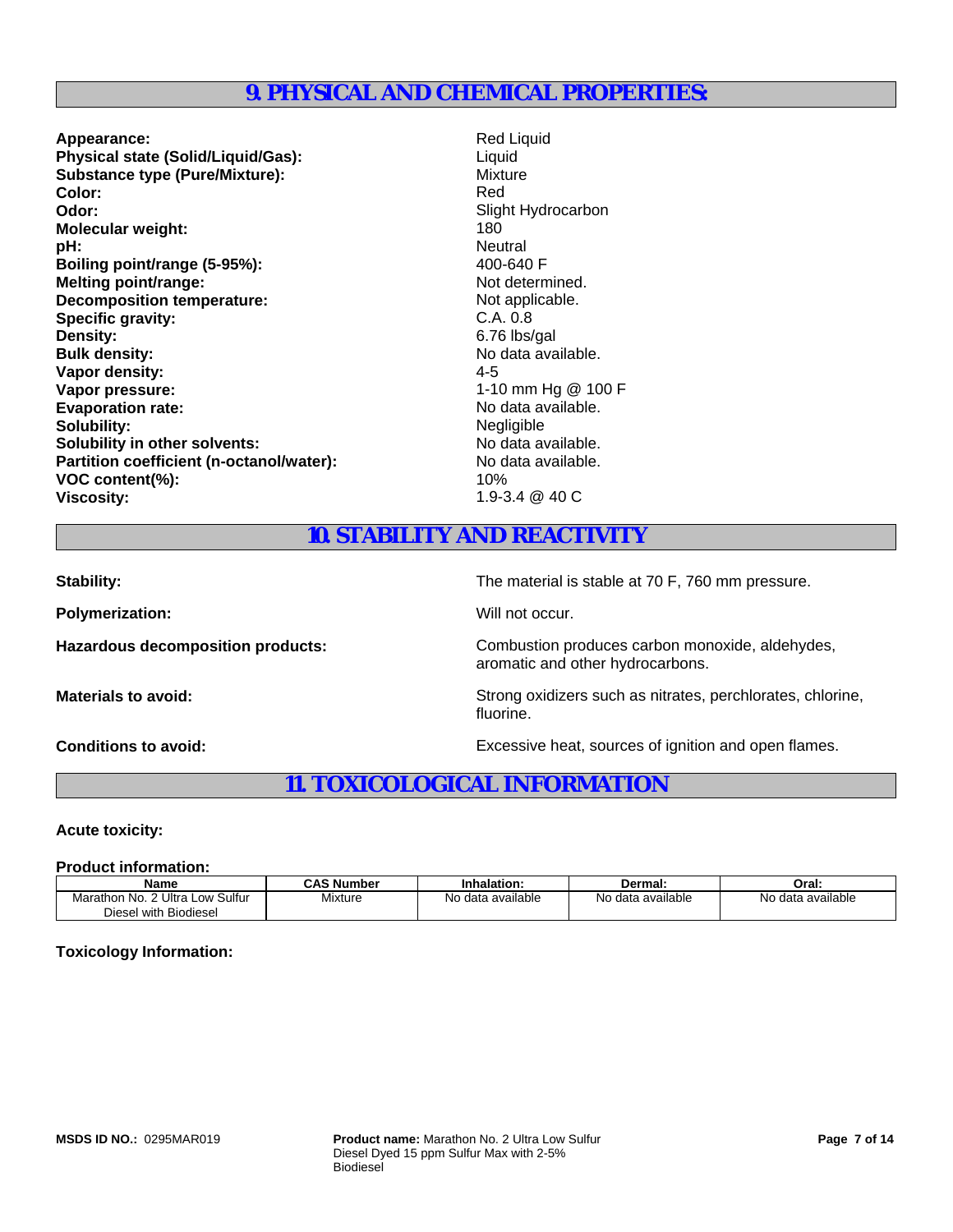MIDDLE DISTILLATES, PETROLEUM: Long-term repeated (lifetime) skin exposure to similar materials has been reported to result in an increase in skin tumors in laboratory rodents. The relevance of these findings to humans is not clear at this time.

MIDDLE DISTILLATES WITH CRACKED STOCKS: Light cracked distillates have been shown to be carcinogenic in animal tests and have tested positive with in vitro genotoxicity tests. Repeated dermal exposures to high concentrations in test animals resulted in reduced litter size and litter weight, and increased fetal resorptions at maternally toxic doses. Dermal exposure to high concentrations resulted in severe skin irritation with weight loss and some mortality. Inhalation exposure to high concentrations resulted in respiratory tract irritation, lung changes/infiltration/accumulation, and reduction in lung function.

ISOPARAFFINS: Studies in laboratory animals have shown that long-term exposure to similar materials (isoparaffins) can cause kidney damage and kidney cancer in male laboratory rats. However, in-depth research indicates that these findings are unique to the male rat, and that these effects are not relevant to humans.

NAPHTHALENE: Severe jaundice, neurotoxicity (kernicterus) and fatalities have been reported in young children and infants as a result of hemolytic anemia from overexposure to naphthalene. Persons with Glucose 6-phosphate dehydrogenase (G6PD) deficiency are more prone to the hemolytic effects of naphthalene. Adverse effects on the kidney have been reported in persons overexposed to naphthalene but these effects are believed to be a consequence of hemolytic anemia, and not a direct effect. Hemolytic anemia has been observed in laboratory animals exposed to naphthalene. Laboratory rodents exposed to naphthalene vapor for 2 years (lifetime studies) developed non-neoplastic and neoplastic tumors and inflammatory lesions of the nasal and respiratory tract. Cataracts and other adverse effects on the eye have been observed in laboratory animals exposed to high levels of naphthalene. Findings from a large number of bacterial and mammalian cell mutation assays have been negative. A few studies have shown chromosomal effects (elevated levels of Sister Chromatid Exchange or chromosomal aberrations) in vitro. Naphthalene has been classified as Possibly Carcinogenic to Humans (2B) by IARC, based on findings from studies in laboratory animals.

DIESEL EXHAUST: Chronic inhalation studies of whole diesel engine exhaust in mice and rats produced a significant increase in lung tumors. Combustion of kerosine and/or diesel fuels produces gases and particulates which include carbon monoxide, carbon dioxide, oxides of nitrogen and/or sulfur and hydrocarbons. Significant exposure to carbon monoxide vapors decreases the oxygen carrying capacity of the blood and may cause tissue hypoxia via formation of carboxyhemoglobin.

**TARGET ORGANS:** central nervous system, skin, respiratory system, lungs, kidney, liver, thymus, reproductive organs,

**Product name:** Marathon No. 2 Ultra Low Sulfur **Name: Marathon No. 2 Ultra Low Sulfur 1998 Page 8 of 14 Page 8 of 14** Diesel Dyed 15 ppm Sulfur Max with 2-5% Biodiesel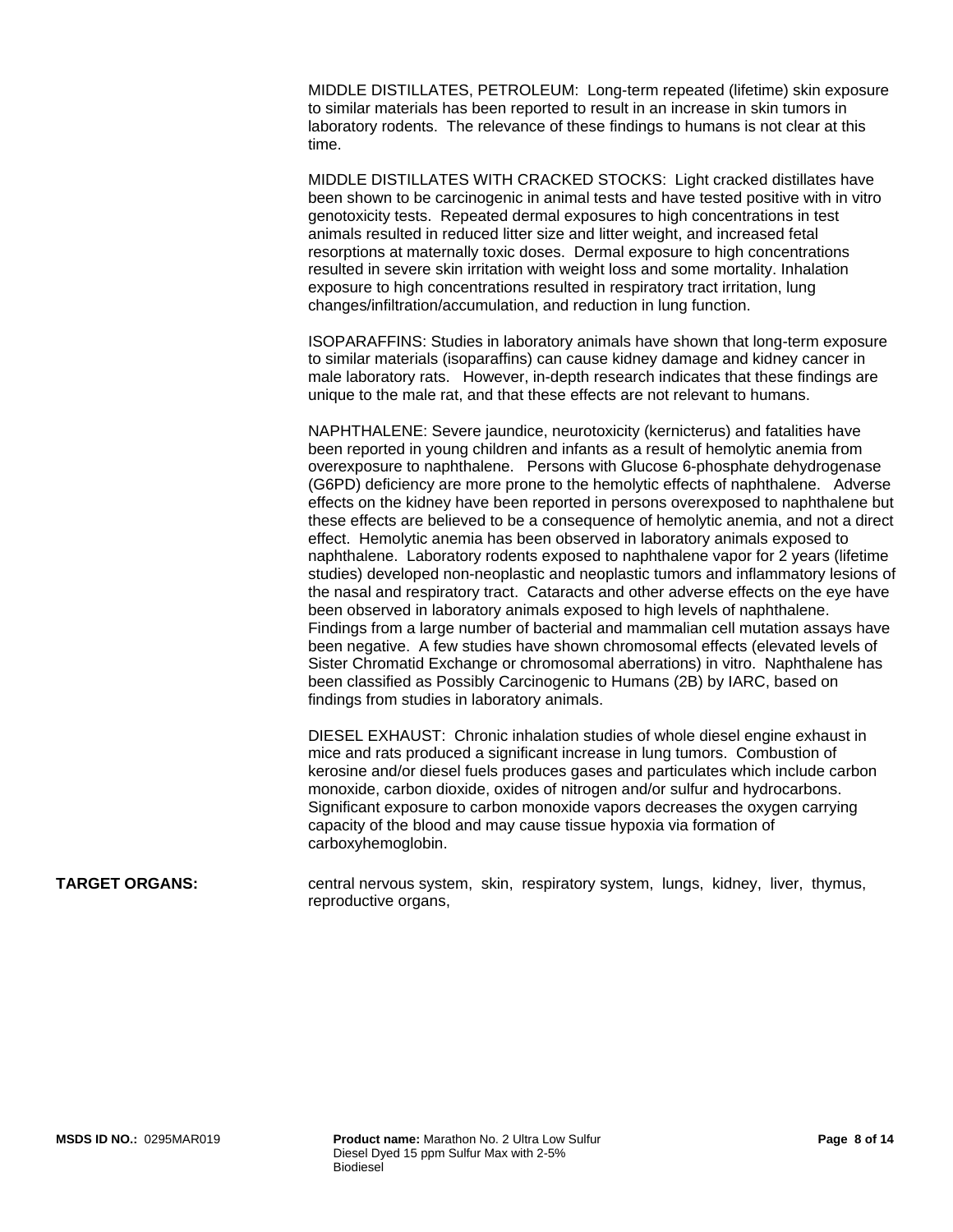## **12. ECOTOXICOLOGICAL INFORMATION**

| <b>Mobility:</b>                   | May partition into air, soil and water.             |
|------------------------------------|-----------------------------------------------------|
| <b>Ecotoxicity:</b>                | Toxic to aquatic organisms.                         |
| <b>Bioaccummulation:</b>           | Not expected to bioaccumulate in aquatic organisms. |
| <b>Persistance/Biodegradation:</b> | Readily biodegradable in the environment.           |

**13. DISPOSAL CONSIDERATIONS**

**Cleanup Considerations:** This product as produced is not specifically listed as an EPA RCRA hazardous waste according to federal regulations (40 CFR 261). However, when discarded or disposed of, it may meet the criteria of an "characteristic" hazardous waste. This material could become a hazardous waste if mixed or contaminated with a hazardous waste or other substance(s). It is the responsibility of the user to determine if disposal material is hazardous according to federal, state and local regulations.

**14. TRANSPORT INFORMATION**

## **49 CFR 172.101:**

## **DOT:**

 **Transport Information:** This material when transported via US commerce would be regulated by DOT Regulations.

| N. |
|----|
| 3  |
| Ш  |
| N  |
|    |

**Fuel Oil, No. 2 NA 1993** Not applicable.

| Proper shipping name:        |    |
|------------------------------|----|
| <b>UN/Identification No:</b> | N. |
| <b>Hazard Class:</b>         |    |
| <b>Packing group:</b>        |    |

Fuel Oil, No. 2 **NA 1993** 

## **15. REGULATORY INFORMATION**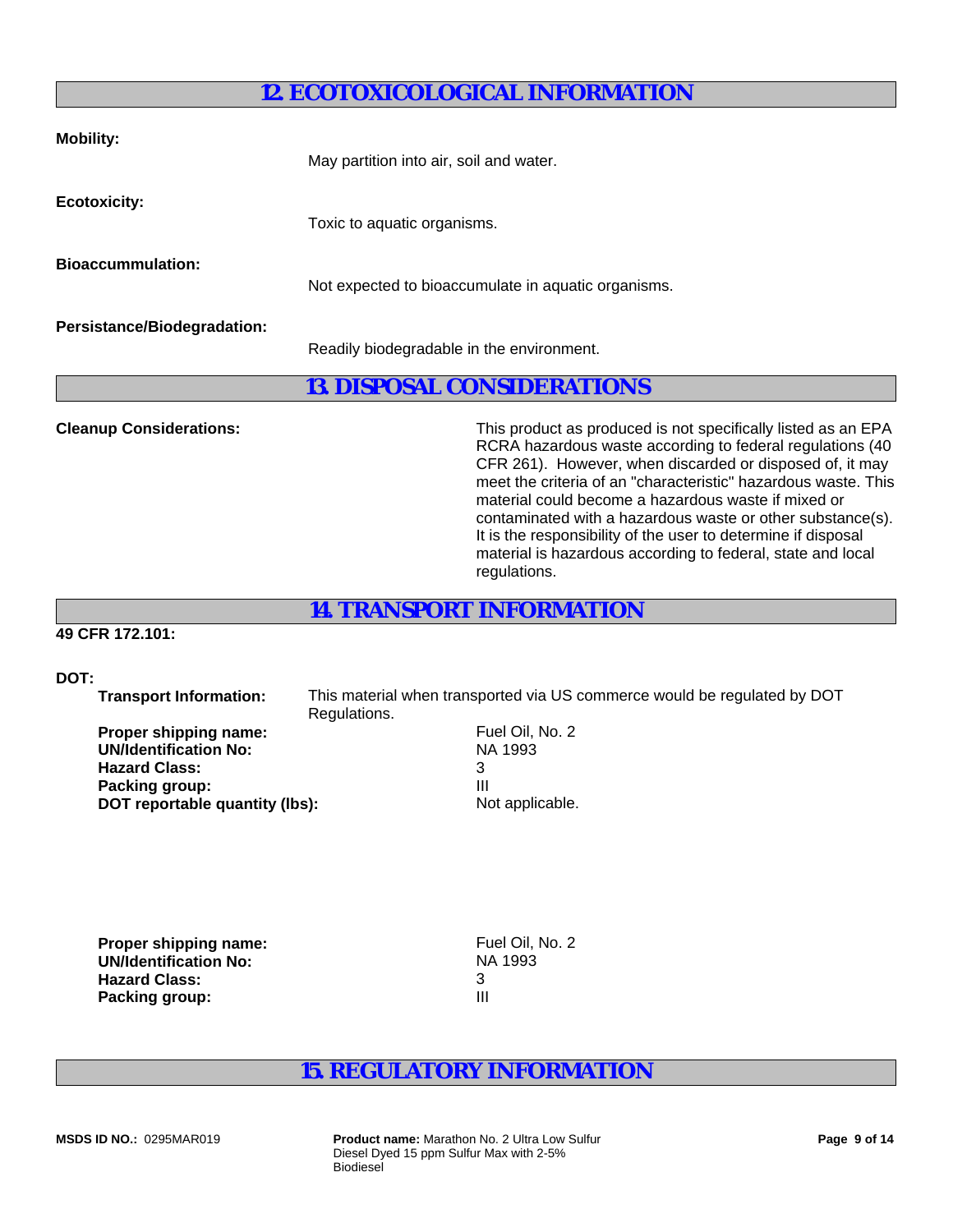## **15. REGULATORY INFORMATION**

**US Federal Regulatory Information:** 

US TSCA Chemical Inventory Section 8(b): This product and/or its components are listed on the TSCA Chemical Inventory.

OSHA Hazard Communication Standard: This product has been evaluated and determined to be hazardous as defined in OSHA's Hazard Communication Standard.

## **EPA Superfund Amendment & Reauthorization Act (SARA):**

**SARA Section 302:** This product contains the following component(s) that have been listed on EPA's Extremely Hazardous Substance (EHS) List:

| <b>Name</b>                          | <b>CERCLA/SARA - Section 302 Extremely Hazardous Substances and TPQs</b> |
|--------------------------------------|--------------------------------------------------------------------------|
| No. 2 Diesel                         | <b>NA</b>                                                                |
| Biodiesel (Fatty Acid, Methyl Ester) | <b>NA</b>                                                                |
| Biodiesel (Rapeseed derived)         | <b>NA</b>                                                                |
| Biodiesel (Canola derived)           | <b>NA</b>                                                                |
| Biodiesel (Tallow derived)           | <b>NA</b>                                                                |
| Biodiesel (Soybean derived)          | <b>NA</b>                                                                |
| Naphthalene                          | NA                                                                       |

**SARA Section 304: This product contains the following component(s) identified either as an EHS or a** CERCLA Hazardous substance which in case of a spill or release may be subject to SARA reporting requirements:

| <b>Name</b>                          | <b>CERCLA/SARA - Hazardous Substances and their Reportable Quantities</b> |  |
|--------------------------------------|---------------------------------------------------------------------------|--|
| No. 2 Diesel                         | NA                                                                        |  |
| Biodiesel (Fatty Acid, Methyl Ester) | <b>NA</b>                                                                 |  |
| Biodiesel (Rapeseed derived)         | <b>NA</b>                                                                 |  |
| Biodiesel (Canola derived)           | <b>NA</b>                                                                 |  |
| Biodiesel (Tallow derived)           | <b>NA</b>                                                                 |  |
| Biodiesel (Soybean derived)          | NA                                                                        |  |
| Naphthalene                          | $= 100$ lb final RQ                                                       |  |
|                                      | $= 45.4$ kg final RQ                                                      |  |

**SARA Section 311/312** The following EPA hazard categories apply to this product:

Acute Health Hazard Fire Hazard Chronic Health Hazard

**SARA Section 313:** This product contains the following component(s) that may be subject to reporting on the Toxic Release Inventory (TRI) From R:

| Name                                 | <b>CERCLA/SARA 313 Emission reporting:</b> |
|--------------------------------------|--------------------------------------------|
| No. 2 Diesel                         | None                                       |
| Biodiesel (Fatty Acid, Methyl Ester) | None                                       |
| Biodiesel (Rapeseed derived)         | None                                       |
| Biodiesel (Canola derived)           | None                                       |
| Biodiesel (Tallow derived)           | None                                       |
| Biodiesel (Soybean derived)          | None                                       |
| Naphthalene                          | $= 0.1$ % de minimis concentration         |
|                                      |                                            |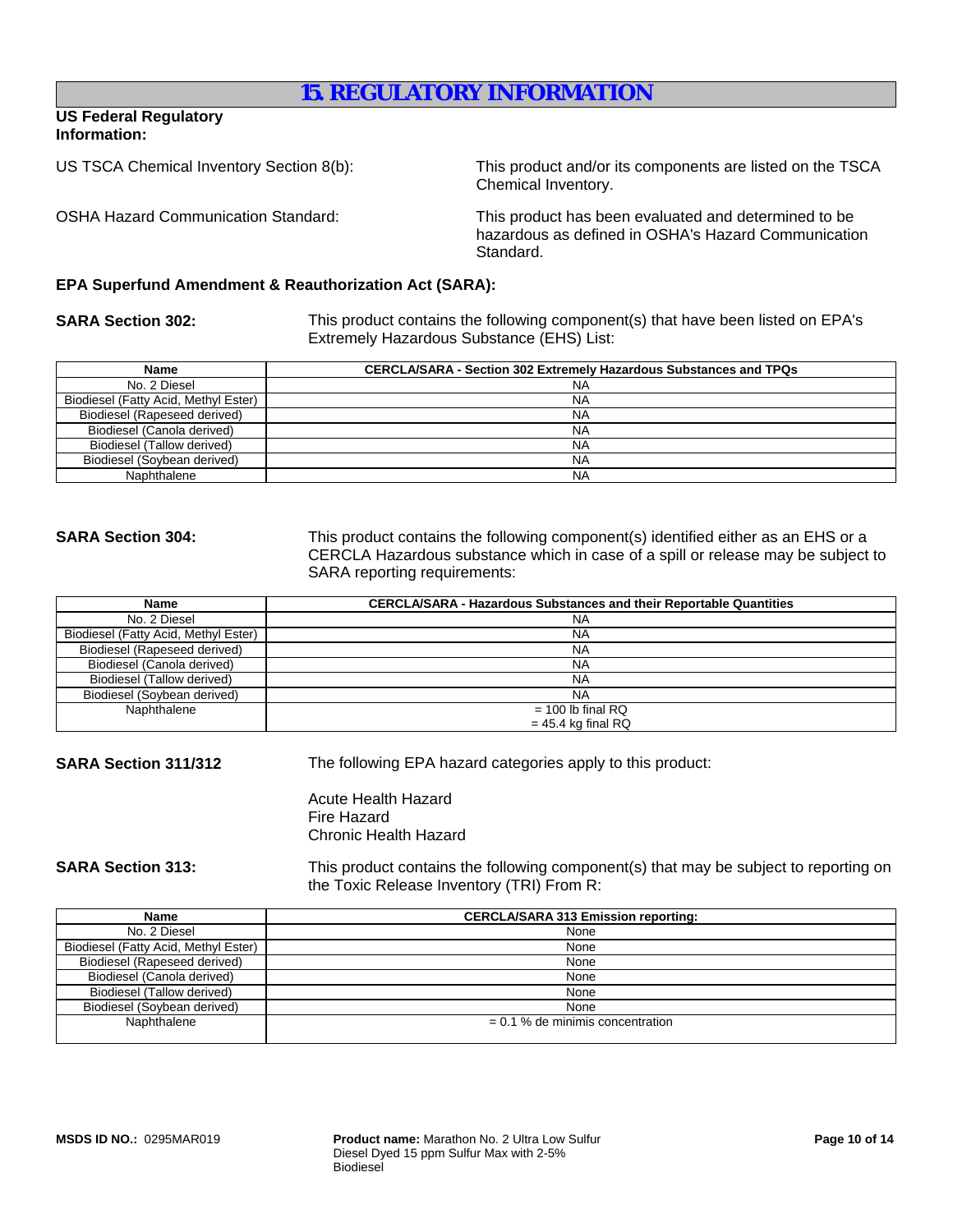## **State and Community Right-To-Know Regulations:**

The following component(s) of this material are identified on the regulatory lists below:

| No. 2 Diesel |                                             |                      |
|--------------|---------------------------------------------|----------------------|
|              | Louisiana Right-To-Know:                    | <b>Not Listed</b>    |
|              | California Proposition 65:                  | <b>Not Listed</b>    |
|              | New Jersey Right-To-Know:                   | sn 2444              |
|              | Pennsylvania Right-To-Know:                 | Not Listed.          |
|              | Massachusetts Right-To Know:                | Not Listed.          |
|              | Florida substance List:                     | Not Listed.          |
|              | Rhode Island Right-To-Know:                 | <b>Not Listed</b>    |
|              | Michigan critical materials register list:  | Not Listed.          |
|              | Massachusetts Extraordinarily Hazardous     | <b>Not Listed</b>    |
|              | Substances:                                 |                      |
|              | California - Regulated Carcinogens:         | <b>Not Listed</b>    |
|              | Pennsylvania RTK - Special Hazardous        | <b>Not Listed</b>    |
|              | Substances:                                 |                      |
|              | New Jersey - Special Hazardous Substances:  | Not Listed           |
|              | New Jersey - Environmental Hazardous        | SN 2444 RQ 10000 lbs |
|              | <b>Substances List:</b>                     |                      |
|              | Illinois - Toxic Air Contaminants           | <b>Not Listed</b>    |
|              | New York - Reporting of Releases Part 597 - | <b>Not Listed</b>    |
|              | List of Hazardous Substances:               |                      |
|              | Biodiesel (Fatty Acid, Methyl Ester)        |                      |
|              | Louisiana Right-To-Know:                    | <b>Not Listed</b>    |
|              | California Proposition 65:                  | Not Listed           |
|              | New Jersey Right-To-Know:                   | Not Listed.          |
|              | Pennsylvania Right-To-Know:                 | Not Listed.          |
|              | Massachusetts Right-To Know:                | Not Listed.          |
|              | Florida substance List:                     | Not Listed.          |
|              | Rhode Island Right-To-Know:                 | Not Listed           |
|              | Michigan critical materials register list:  | Not Listed.          |
|              | Massachusetts Extraordinarily Hazardous     | Not Listed           |
|              | Substances:                                 |                      |
|              | California - Regulated Carcinogens:         | <b>Not Listed</b>    |
|              | Pennsylvania RTK - Special Hazardous        | <b>Not Listed</b>    |
|              | Substances:                                 |                      |
|              | New Jersey - Special Hazardous Substances:  | <b>Not Listed</b>    |
|              | New Jersey - Environmental Hazardous        | <b>Not Listed</b>    |
|              | Substances List:                            |                      |
|              | Illinois - Toxic Air Contaminants           | <b>Not Listed</b>    |
|              | New York - Reporting of Releases Part 597 - | <b>Not Listed</b>    |
|              | List of Hazardous Substances:               |                      |
|              | Biodiesel (Rapeseed derived)                |                      |
|              | Louisiana Right-To-Know:                    | Not Listed           |
|              | California Proposition 65:                  | <b>Not Listed</b>    |
|              | New Jersey Right-To-Know:                   | Not Listed.          |
|              | Pennsylvania Right-To-Know:                 | Not Listed.          |
|              | Massachusetts Right-To Know:                | Not Listed.          |
|              | Florida substance List:                     | Not Listed.          |
|              | Rhode Island Right-To-Know:                 | Not Listed           |
|              | Michigan critical materials register list:  | Not Listed.          |
|              | Massachusetts Extraordinarily Hazardous     | Not Listed           |
|              | Substances:                                 |                      |

**Product name:** Marathon No. 2 Ultra Low Sulfur Diesel Dyed 15 ppm Sulfur Max with 2-5% Biodiesel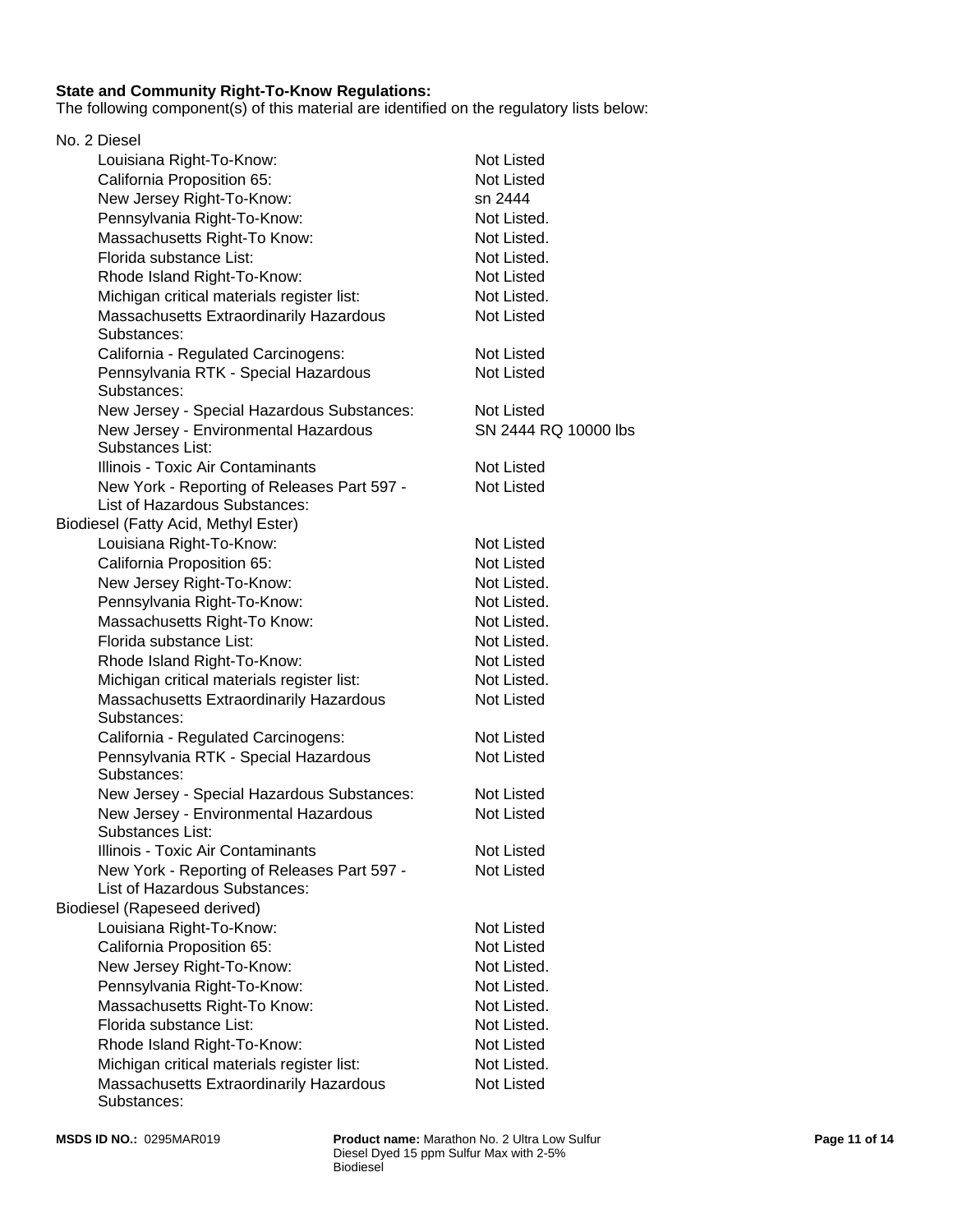| No. 2 Diesel                                |                   |  |
|---------------------------------------------|-------------------|--|
| California - Regulated Carcinogens:         | Not Listed        |  |
| Pennsylvania RTK - Special Hazardous        | Not Listed        |  |
| Substances:                                 |                   |  |
| New Jersey - Special Hazardous Substances:  | Not Listed        |  |
| New Jersey - Environmental Hazardous        | <b>Not Listed</b> |  |
| Substances List:                            |                   |  |
| Illinois - Toxic Air Contaminants           | Not Listed        |  |
| New York - Reporting of Releases Part 597 - | Not Listed        |  |
| List of Hazardous Substances:               |                   |  |
| Biodiesel (Canola derived)                  |                   |  |
| Louisiana Right-To-Know:                    | Not Listed        |  |
| California Proposition 65:                  | Not Listed        |  |
| New Jersey Right-To-Know:                   | Not Listed.       |  |
|                                             | Not Listed.       |  |
| Pennsylvania Right-To-Know:                 |                   |  |
| Massachusetts Right-To Know:                | Not Listed.       |  |
| Florida substance List:                     | Not Listed.       |  |
| Rhode Island Right-To-Know:                 | <b>Not Listed</b> |  |
| Michigan critical materials register list:  | Not Listed.       |  |
| Massachusetts Extraordinarily Hazardous     | <b>Not Listed</b> |  |
| Substances:                                 |                   |  |
| California - Regulated Carcinogens:         | Not Listed        |  |
| Pennsylvania RTK - Special Hazardous        | <b>Not Listed</b> |  |
| Substances:                                 |                   |  |
| New Jersey - Special Hazardous Substances:  | <b>Not Listed</b> |  |
| New Jersey - Environmental Hazardous        | <b>Not Listed</b> |  |
| Substances List:                            |                   |  |
| Illinois - Toxic Air Contaminants           | <b>Not Listed</b> |  |
| New York - Reporting of Releases Part 597 - | <b>Not Listed</b> |  |
| List of Hazardous Substances:               |                   |  |
| Biodiesel (Tallow derived)                  |                   |  |
| Louisiana Right-To-Know:                    | Not Listed        |  |
| California Proposition 65:                  | <b>Not Listed</b> |  |
| New Jersey Right-To-Know:                   | Not Listed.       |  |
| Pennsylvania Right-To-Know:                 | Not Listed.       |  |
| Massachusetts Right-To Know:                | Not Listed.       |  |
| Florida substance List:                     | Not Listed.       |  |
| Rhode Island Right-To-Know:                 | Not Listed        |  |
| Michigan critical materials register list:  | Not Listed.       |  |
| Massachusetts Extraordinarily Hazardous     | <b>Not Listed</b> |  |
| Substances:                                 |                   |  |
| California - Regulated Carcinogens:         | Not Listed        |  |
| Pennsylvania RTK - Special Hazardous        | <b>Not Listed</b> |  |
| Substances:                                 |                   |  |
| New Jersey - Special Hazardous Substances:  | <b>Not Listed</b> |  |
| New Jersey - Environmental Hazardous        | <b>Not Listed</b> |  |
| Substances List:                            |                   |  |
| Illinois - Toxic Air Contaminants           | Not Listed        |  |
| New York - Reporting of Releases Part 597 - | <b>Not Listed</b> |  |
| List of Hazardous Substances:               |                   |  |
| Biodiesel (Soybean derived)                 |                   |  |
| Louisiana Right-To-Know:                    | Not Listed        |  |
| California Proposition 65:                  | <b>Not Listed</b> |  |
|                                             |                   |  |

**Product name:** Marathon No. 2 Ultra Low Sulfur Diesel Dyed 15 ppm Sulfur Max with 2-5% Biodiesel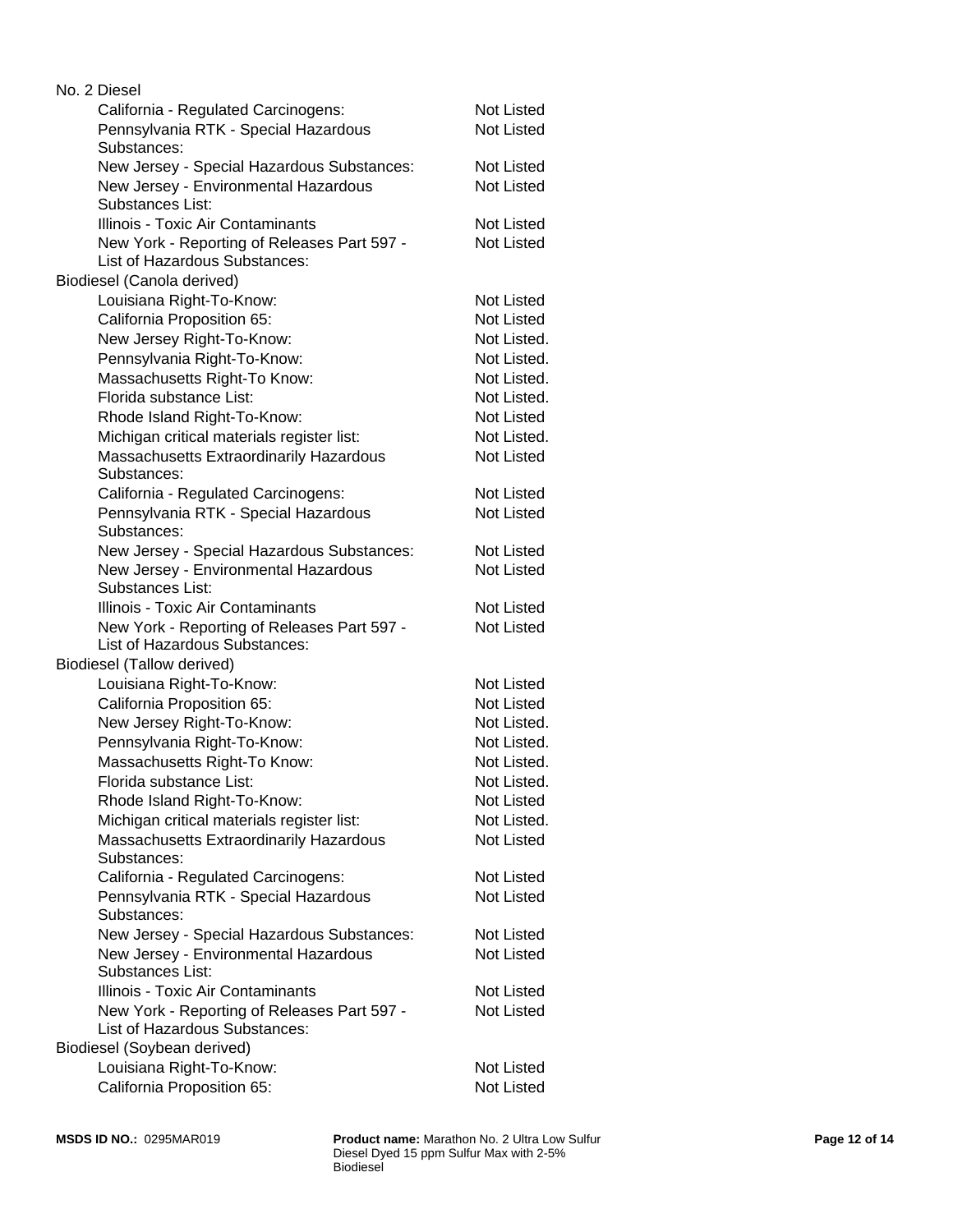|             | No. 2 Diesel                                                                 |                                                 |
|-------------|------------------------------------------------------------------------------|-------------------------------------------------|
|             | New Jersey Right-To-Know:                                                    | Not Listed.                                     |
|             | Pennsylvania Right-To-Know:                                                  | Not Listed.                                     |
|             | Massachusetts Right-To Know:                                                 | Not Listed.                                     |
|             | Florida substance List:                                                      | Not Listed.                                     |
|             | Rhode Island Right-To-Know:                                                  | Not Listed                                      |
|             | Michigan critical materials register list:                                   | Not Listed.                                     |
|             | Massachusetts Extraordinarily Hazardous<br>Substances:                       | <b>Not Listed</b>                               |
|             | California - Regulated Carcinogens:                                          | <b>Not Listed</b>                               |
|             | Pennsylvania RTK - Special Hazardous<br>Substances:                          | <b>Not Listed</b>                               |
|             | New Jersey - Special Hazardous Substances:                                   | <b>Not Listed</b>                               |
|             | New Jersey - Environmental Hazardous<br>Substances List:                     | Not Listed                                      |
|             | Illinois - Toxic Air Contaminants                                            | <b>Not Listed</b>                               |
|             | New York - Reporting of Releases Part 597 -                                  | <b>Not Listed</b>                               |
|             | List of Hazardous Substances:                                                |                                                 |
| Naphthalene |                                                                              |                                                 |
|             | Louisiana Right-To-Know:                                                     | <b>Not Listed</b>                               |
|             | California Proposition 65:                                                   | carcinogen, initial date 4/19/02                |
|             | New Jersey Right-To-Know:                                                    | sn 1322                                         |
|             | Pennsylvania Right-To-Know:                                                  | Environmental hazard                            |
|             | Massachusetts Right-To Know:                                                 | Present                                         |
|             | Florida substance List:                                                      | Not Listed.                                     |
|             | Rhode Island Right-To-Know:                                                  | Toxic; Flammable                                |
|             | Michigan critical materials register list:                                   | Not Listed.                                     |
|             | Massachusetts Extraordinarily Hazardous<br>Substances:                       | <b>Not Listed</b>                               |
|             | California - Regulated Carcinogens:                                          | <b>Not Listed</b>                               |
|             | Pennsylvania RTK - Special Hazardous<br>Substances:                          | <b>Not Listed</b>                               |
|             | New Jersey - Special Hazardous Substances:                                   | carcinogen                                      |
|             | New Jersey - Environmental Hazardous<br>Substances List:                     | SN 1322 TPQ 500 lb                              |
|             | Illinois - Toxic Air Contaminants                                            | Present                                         |
|             | New York - Reporting of Releases Part 597 -<br>List of Hazardous Substances: | $= 1 lb$ RQ<br>land/water<br>= 100 lb RQ<br>air |

## **Canadian Regulatory Information:**

Canada DSL/NDSL Inventory: This product and/or its components are listed either on the Domestic Substances List (DSL) or are exempt.

| <b>Name</b> | <b>WHMIS</b><br><b>Classifications of Substances:</b><br>Canada | WHMIS: Ingredient Disclosure:<br>Canada |
|-------------|-----------------------------------------------------------------|-----------------------------------------|
| Naphthalene | D2A<br>B4                                                       | Ω.                                      |
|             |                                                                 |                                         |

**NOTE:** Not Applicable.

## **16. OTHER INFORMATION**